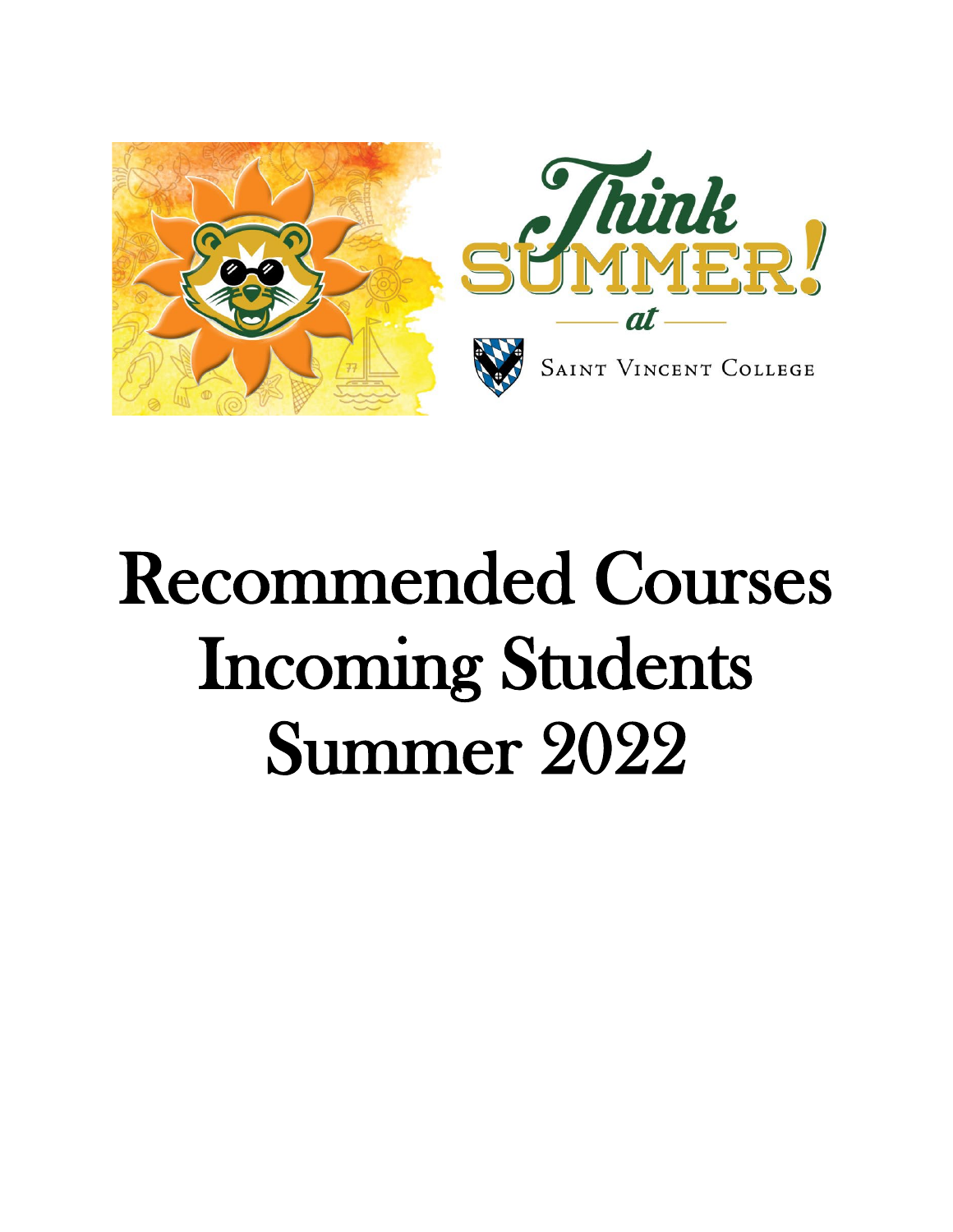**CORE Required Courses –** *Incoming students should register for at least one of the following two courses.*

#### **CORE-1400-01 Listening Seminar**

6/27/2022 – 8/3/2022 Monday, Tuesday, Wednesday, Thursday 11:00AM-1:15PM Format – Synchronous Online

Professor – Christopher McMahon [\(christopher.mcmahon@stvincent.edu](christopher.mcmahon@stvincent.edu))

**Course Description:** This seminar will satisfy CORE SL04 at the introductory level and should be taken during students' first semester at the college. The seminar will encourage students to develop habits of listening to the Catholic, Benedictine, and Liberal Arts traditions through engagement with the primary and contemporary texts that inform these traditions with an eye toward the relevance of the Saint Vincent core. Readings will combine required selections across all sections, recommended and optional texts chosen by individual instructors from a set list, and one selection by the preceding year's seniors that demonstrates the virtue of hospitality. Three credits.

#### **CORE-1500-01 Core Writing**

6/27/2022 – 8/4/2022 Monday, Tuesday, Wednesday, Thursday 8:30AM-10:10AM Format – Synchronous Online

Professor – Mallory Truckenmiller Saylor ([mallory.truckenmiller@stvincent.edu\)](mallory.truckenmiller@stvincent.edu)

**Course Description:** Core Writing, as first tier course in Saint Vincent College's Writing Program, introduces you to the kinds of writing tasks and skills required by your academic courses and the Learning and Loving Seminars, and helps you develop your skills in persuasive and analytical writing. By following the Three Stages of Good Writing Practice and applying the Six Principles of Good Writing, you will learn how to become a more self-aware and focused writer. Your writing process will sharpen as you practice gathering and weighing your ideas, developing those ideas in your drafts, critiquing one another's writing, and revising your drafts into finished, polished papers. Discussions of readings, assignments, and papers will aim to help you practice critical thinking, critical reading, and information literacy. As you work on informal exercises and formal essays, you will increase your grammatical proficiency, enhance your understanding of style, and develop an academic voice. This course works with the Writing Center, employing Writing Associates to provide support and studio time. Three credits.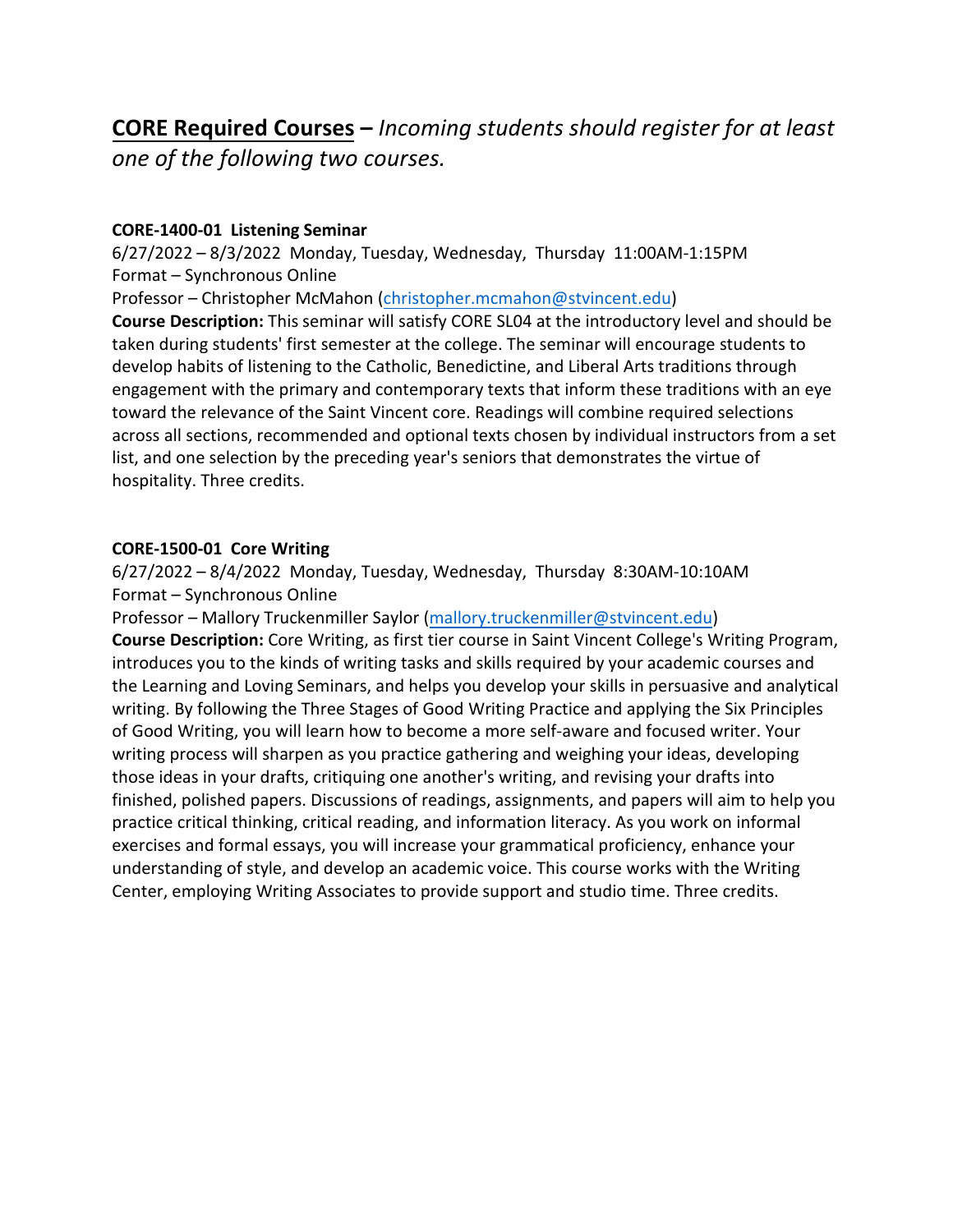# **JUNE STARTING COURSES – Dates listed with courses below.**

#### **AR-100-01 Art & Music of Western Culture**

6/6/2022-6/23/2022 Monday, Tuesday, Wednesday, Thursday 11:45AM-2:50PM Format – Synchronous Online

Professor – Thomas Octave [\(thomas.octave@stvincent.edu\)](mailto:thomas.octave@stvincent.edu)

**Course Description:** An interdisciplinary course designed to provide students with an introductory experience in the fine arts. The course is divided into two components. The first consists of a survey of the evolution of art and music in the context of the historical and cultural background of major periods of western civilization. The second is a study of the principles inherent in both musical composition and the structure and meaning of style and expression in architecture, painting, and sculpture. No prerequisites. Fulfills the Core Curriculum Fine Arts requirement. Offered both semesters. Three credits.

# **BA-101-01 Financial Accounting II**

6/6/2022-6/23/2022 Monday, Tuesday, Wednesday, Thursday 8:30AM-12:00PM Format – Synchronous Online

Professor – Thomas Octave [\(eva.kunkel@stvincent.edu\)](mailto:eva.kunkel@stvincent.edu)

**Course Description:** Students examine generally accepted accounting principles as it applies to the preparation of financial statements of corporations and partnerships. Students prepare financial statements for corporations and partnerships. Students also prepare and utilize the statement of cash flow. Students study and discuss federal payroll taxes, especially employer liabilities and all journal entries. The course covers financial ratios to be used in the analysis of financial statements. The course analyzes long-term liabilities and all associated entries and also devotes a good deal of time to accounting for investments. Prerequisite: BA 100. Offered every semester. Three credits.

#### **BA-220-01 Principles of Marketing**

6/28/2022-8/4/2022 Tuesday, Thursday 6:00PM-9:05PM

Format – Synchronous Online

Professor – Janelle Imbrescia [\(janelle.imbrescia@stvincent.edu\)](mailto:janelle.imbrescia@stvincent.edu)

**Course Description:** This course is an introduction to the theoretical and practical foundations of marketing in a global-managerial framework. The primary marketing decisions variables (product design, pricing, distribution, sales, advertising, and promotion) are introduced and examined from both managerial and consumer perspectives. The relationships among marketing and the other functional areas of business (accounting, finance, and management) are emphasized. Applied economics, electronic commerce, and ethical decision making are interwoven with the substantive topics. Students are exposed to current events in the Wall Street Journal and participate in case studies, group activities, and marketing simulations. No prerequisites. Offered every semester. Three credits.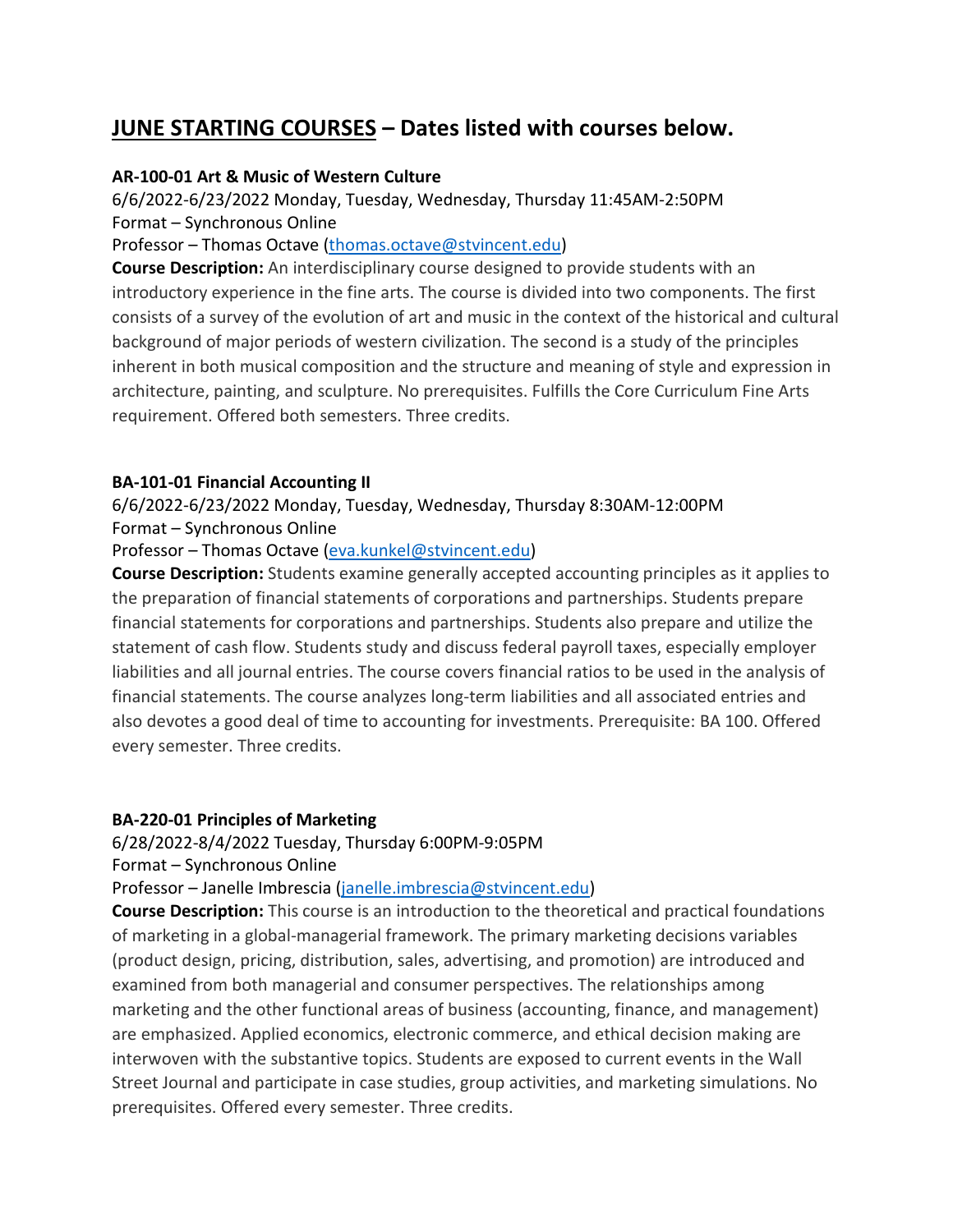#### **BL-152-01 General Biology II**

6/27/2022-8/3/2022 Monday, Tuesday, Wednesday 11:00PM-1:15PM Format – Synchronous Online

Professor – Kayla Uveges [\(kayla.uveges@stvincent.edu\)](mailto:kayla.uveges@stvincent.edu)

**Course Description:** This year-long course with BL-150 is intended for science majors. The first semester addresses the biology of cells, and animal physiology, development, and taxonomy. The second semester continues with plant biology, classical and molecular genetics, and ecology and evolution. At the conclusion of the course, Biology majors select cell and molecular biology, organismal biology, or population biology as an area of concentration for subsequent work. A passing grade in BL 150 is required for BL 152. Spring semester and summer. Three credits.

#### **BL-153-01 General Biology II Lab**

6/27/2022-8/3/2022 Monday, Wednesday 2:00PM-5:00PM

Format – Synchronous Online

Professor – Kayla Uveges [\(kayla.uveges@stvincent.edu\)](mailto:kayla.uveges@stvincent.edu)

**Course Description:** This course introduces scientific method, statistics, laboratory techniques, and the use of instruments as students perform experiments that reinforce and expand upon ideas presented in BL 150 and 152. Spring semester and summer. One credit.

#### **CA-201-01 Communication Research Methods**

6/27/2022-8/4/2022

Format – Asynchronous Online

Professor – Jessica Harvey [\(jessica.harvey@stvincent.edu\)](mailto:jessica.harvey@stvincent.edu)

**Course Description:** This course is designed to introduce students to the investigative tools used by communication scholars and practitioners outside of academia. The class will focus on the concepts and methods by which communication research is designed, conducted, interpreted, and critically evaluated. Along with course readings and tests, students will work on several small-scale research projects and assignments. Offered every spring semester. Three credits.

# **CH-102-01 General Chemistry II**

6/27/2022-8/4/2022 Monday, Tuesday, Wednesday, Thursday 8:30AM-10:10AM Format – Synchronous Online

Professor – Jason Vohs [\(jason.vohs@stvincent.edu\)](mailto:jason.vohs@stvincent.edu)

**Course Description:** A study of chemical principles related to quantitative chemical analysis. Topics include the nature of liquids and solids; chemical kinetics; equilibrium; thermodynamics; acids and bases; precipitation reactions; electrochemistry; and nuclear reactions. Prerequisite: CH 101. Three credits.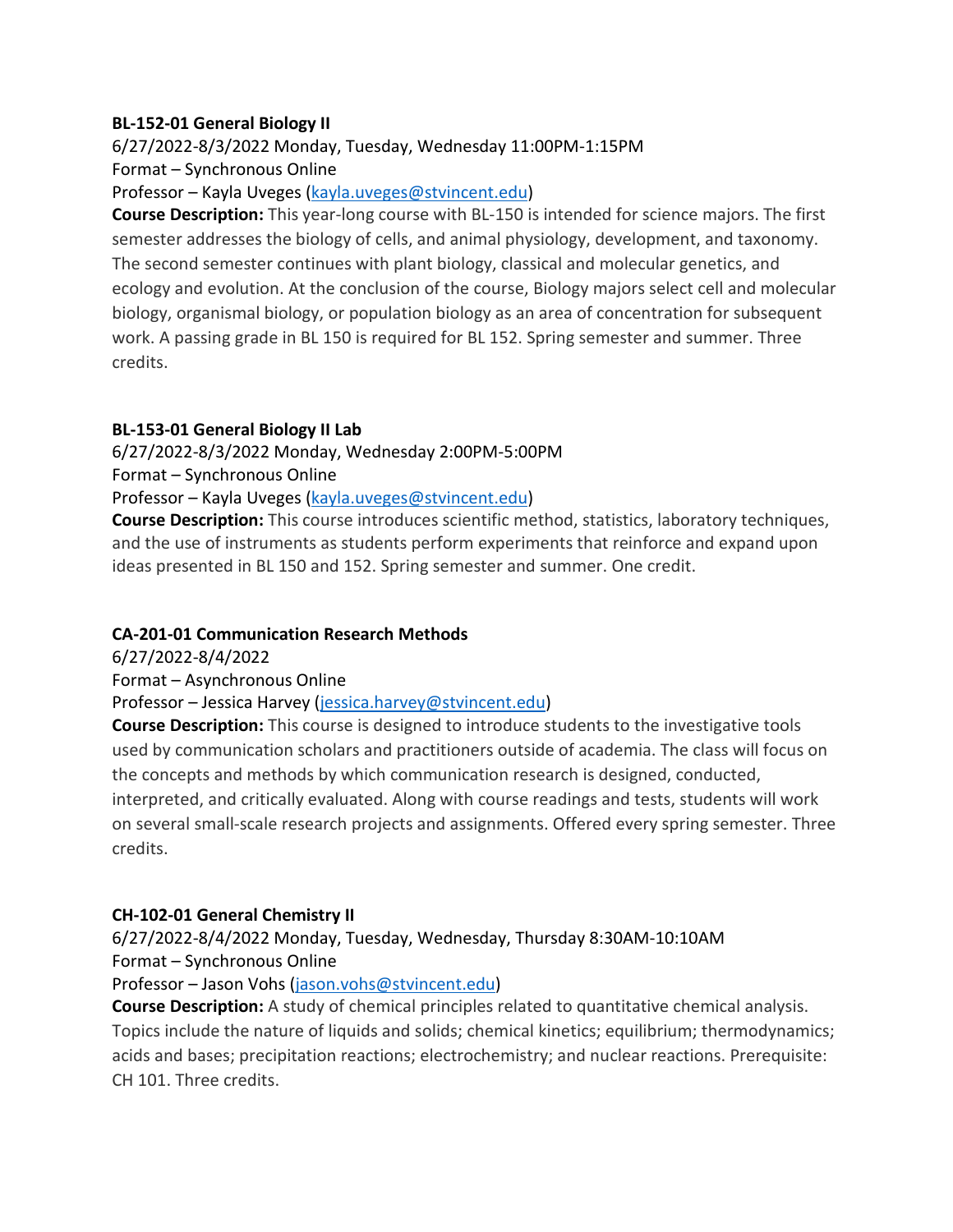### **CH-104-01 General Chemistry II Lab**

6/27/2022-8/3/2022 Monday, Wednesday 10:30AM-1:30PM Format – Face-to-face Professor – Beth Bollinger [\(beth.bollinger@stvincent.edu\)](mailto:beth.bollinger@stvincent.edu)

**Course Description:** Laboratory studies related to the principles covered in CH 102. Must be taken simultaneously with, or after successful completion of CH 102. One credit.

#### **CORE-1210-01 French Duet**

6/6/2022-6/23/2022 Monday, Tuesday, Wednesday, Thursday 11:45AM-2:50PM Format – Synchronous Online

Professor – Doreen Blandino [\(doreen.blandino@stvincent.edu\)](mailto:doreen.blandino@stvincent.edu) and Thomas Octave [\(Thomas.octave@stvincent.edu\)](mailto:Thomas.octave@stvincent.edu)

#### **Course Description:**

This course is an introduction to French language, music and culture through the historical periods and various musical and culture genres. The discussion of musical composers, forms, and French musical culture will be examined as well as the understanding of musical terminology. This course will also focus on learning key vocabulary terms and phrases related to music in English and in French. Students will also acquire basic vocabulary and linguistic structures in French to communicate their music preferences, their opinions, and engage in basic conversations that would occur in daily encounters and in relation to musical and cultural events. Etiquette will be highlighted throughout the course. N.B. No previous knowledge of the French language is required. Three credits.

#### **CORE-1215-01 US History Since 1865**

6/6/2022-6/23/2022

Format – Asynchronous Online Professor – Timothy Kelly [\(tim.kelly@stvincent.edu\)](mailto:tim.kelly@stvincent.edu)

**Course Description:** This class is a survey of American history from the Reconstruction through the early 2000s. It focuses on some major themes and then within those themes on specific periods. These themes include gender, class, race, culture, war, and politics. This social history approach can best help us to understand those forces, developments, or disjunctions that created the society in which we live today. Three credits.

#### **CORE-1503-01 Music and the Soul**

6/28/2022-8/4/2022 Tuesday, Thursday 6:00PM-9:05PM

Format – Synchronous and Asynchronous Online

Professor – Michael Krom [\(michael.krom@stvincent.edu\)](mailto:michael.krom@stvincent.edu)

**Course Description:** "Without music, life would be a mistake" (Friedrich Nietzsche). We lovers of music know exactly what Nietzsche means here: we have been moved, disturbed, made joyous, or despairing, by the muse of melody and poetic verse. Why does music have this effect on us? What does it MEAN for us? Can music be good or bad for us? Is there a moral aspect to creating music or to listening to it? Such are the questions that inspire this course, which offers a reflection on music as a liberal art and in relation to our Catholic and Benedictine mission. Three credits.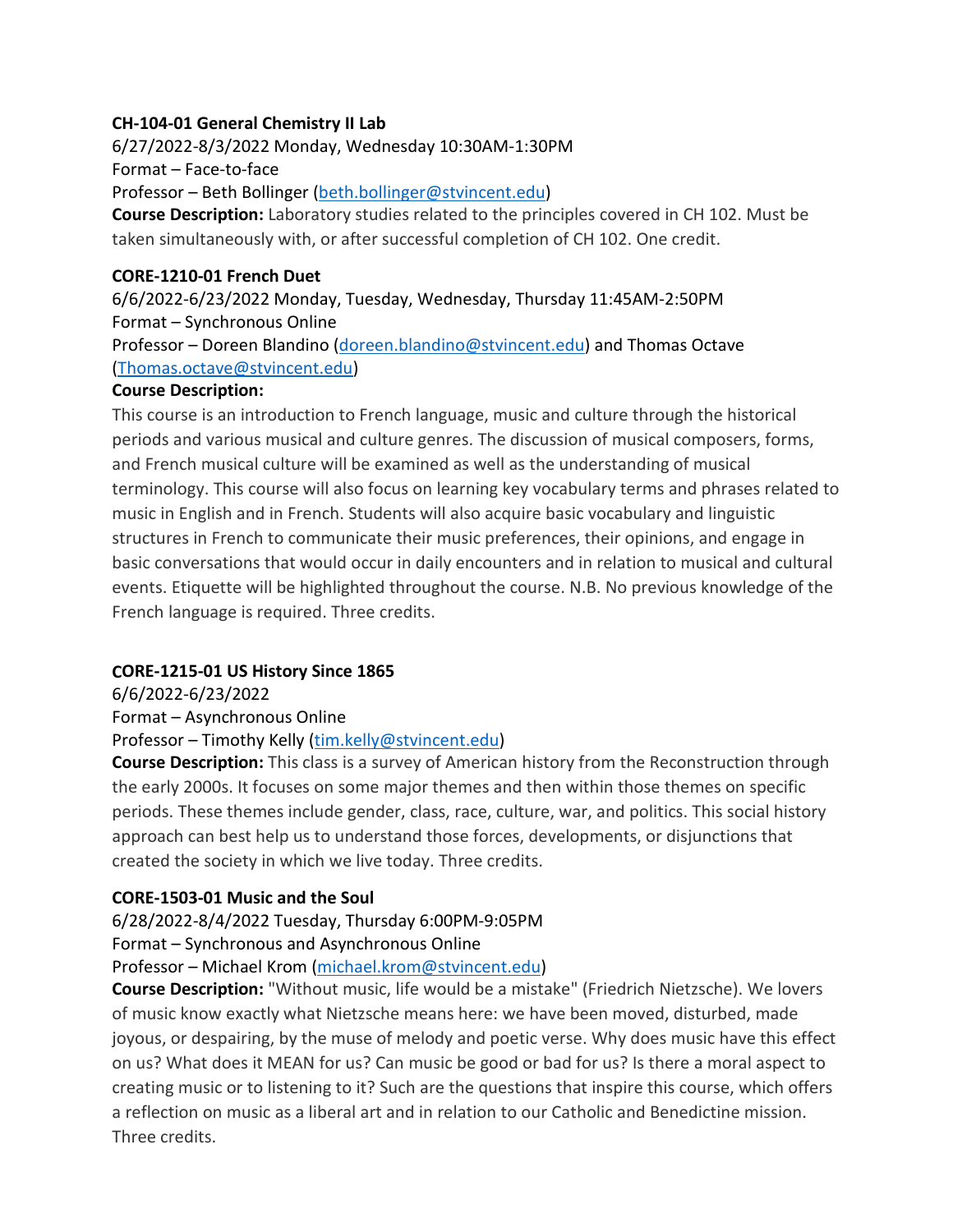#### **CORE-2104-01 Aliens/Monsters/Heroes/Jesus**

6/27/2022-8/4/2022

Format – Asynchronous Online

Professor – Jason King [\(jason.king@stvincent.edu\)](mailto:jason.king@stvincent.edu)

**Course Description:** This course explores the world views implied in the various subgenres of science-fiction. It compares these stories worldviews to different theological foundations of Christianity. These foundations include good and evil, end of time, suffering, redemption, and reconciliation. The course will draw upon and so reinforce theological foundations such as an understanding of the Bible and basic Catholic beliefs. Three credits.

#### **EC-101-01 Principles of Microeconomics**

6/6/2022-6/23/2022

Format – Asynchronous Online

Professor –Zachary Davis [\(zachary.davis@stvincent.edu\)](mailto:zachary.davis@stvincent.edu)

**Course Description:** The course introduces the student to economic reasoning, terminology, and fundamental concepts. Emphasis is placed on individual economic units such as the household and the firm and how they affect and are affected by the various market structures existing in American capitalism. Offered every semester. Three credits.

# **EL-108-01 Technical Writing**

6/27/2022-8/4/2022

Format – Asynchronous Online

Professor –Marisa Carlson [\(marisa.carlson@stvincent.edu\)](mailto:marisa.carlson@stvincent.edu)

**Course Description:** In this writing course, students learn how to plan, compose, and revise technical documents. Assignments include problem analyses, instructions, proposals, process descriptions, and formal reports. In the process of completing these assignments, students practice strategies for analyzing audience, writing clear sentences, composing memos and letters, paraphrasing, organizing reports, and using new media. Three credits.

# **HI-103-01 Medieval Europe, C. 500-1500**

6/6/2022-6/23/2022

Format – Asynchronous Online

Professor – Gilbert Bogner [\(gil.bogner@stvincent.edu\)](mailto:gil.bogner@stvincent.edu)

**Course Description:** This course surveys the history of Europe, ca. AD 500 - 1700. Topics include: the Germanic migrations and the disintegration of the Roman Empire; Charlemagne and the Carolingian world; the development of secular and papal monarchy; the Twelfth-Century Renaissance; the Crusades; the Black Death; the Italian Renaissance; the Protestant and Catholic Reformations; and the Age of Exploration. Three credits.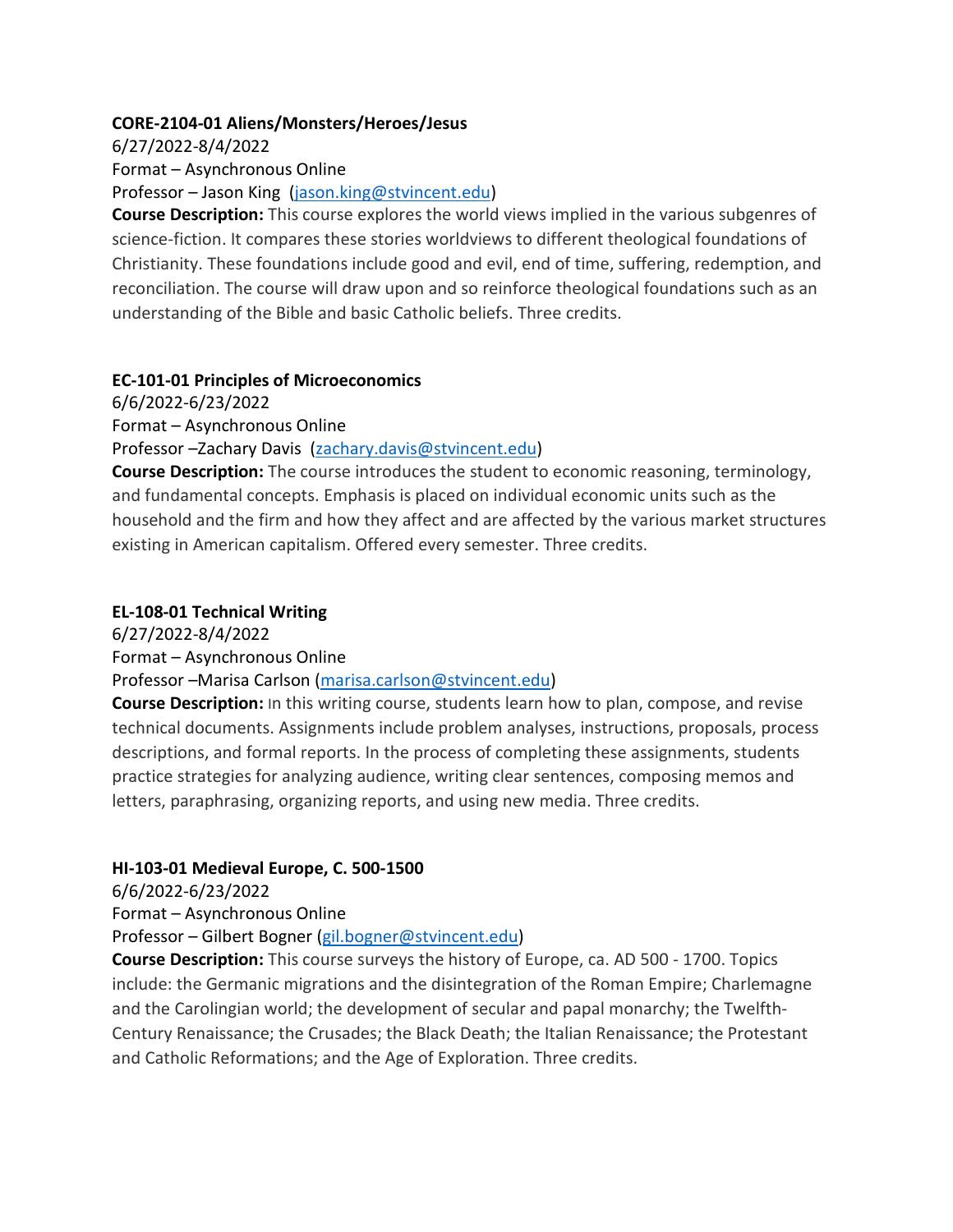### **HI-263-02 Play Ball**

6/27/2022-8/4/2022 Format – Asynchronous Online

Professor –Timothy Kelly [\(tim.kelly@stvincent.edu\)](mailto:tim.kelly@stvincent.edu)

**Course Description:** This course examines the history of sports in 20th century America, with particular attention paid to the development transition from amateur to professional athletics, the emergence of women's participation in sports, and the fitness focus of the most recent three decades. Students will approach this study through class discussions based on readings and video documentaries. Three credits.

#### **MA-109-02 Calculus with Applications I**

6/27/2022-8/4/2022 Monday, Tuesday, Wednesday, Thursday 10:15AM-11:55AM Format – Synchronous Online

Professor – Dr. Daniele Arcara [\(daniele.arcara@stvincent.edu\)](mailto:daniele.arcara@stvincent.edu)

**Course Description:** The elementary functions, limits, the derivative, and its applications, the definite integral, techniques of integration. Applications are presented from the areas of biology and the social sciences. Four credits.

# **MA-110-02 Calculus with Applications II** (\*Must take MA-109 first)

6/27/2022-8/4/2022

Format – Asynchronous Online

Professor – Daniele Arcara [\(daniele.arcara@stvincent.edu\)](mailto:daniele.arcara@stvincent.edu)

**Course Description:** Probability, vectors, partial differentiation, multiple integration, sequences, and series. Offered spring semester. Prerequisite: MA 109. Four credits.

# **MA-111-02 Analytical Calculus I**

6/27/2022-8/4/2022 Monday, Tuesday, Wednesday, Thursday 10:15AM-11:55AM Format – Synchronous Online

Professor – Dr. Daniele Arcara [\(daniele.arcara@stvincent.edu\)](mailto:daniele.arcara@stvincent.edu)

**Course Description:** The real number system. Limits and continuity. The concepts of differentiation and integration. Differentiation of algebraic and trigonometric functions and applications. The Mean Value Theorem. The definite integral and the Fundamental Theorem of Calculus. Applications of the definite integral. Four credits

# **MA-112-02 Analytical Calculus II** (\*Must take MA-111 first)

6/27/2022-8/4/2022

Format – Asynchronous Online

Professor – Dr. Daniele Arcara [\(daniele.arcara@stvincent.edu\)](mailto:daniele.arcara@stvincent.edu)

**Course Description:** Various techniques of integration: integration by substitution, integration by parts, trigonometric integrals, trigonometric substitution, partial fractions. Improper integrals. Approximations of definite integrals. Differential Equations: separation of variables, first order linear. Parametric functions. Polar coordinates. Sequences. Series. Geometric series. Telescoping series. Series tests for convergence. Taylor series. Maclaurin series. Offered spring semester. Prerequisite: MA 111. Four credits.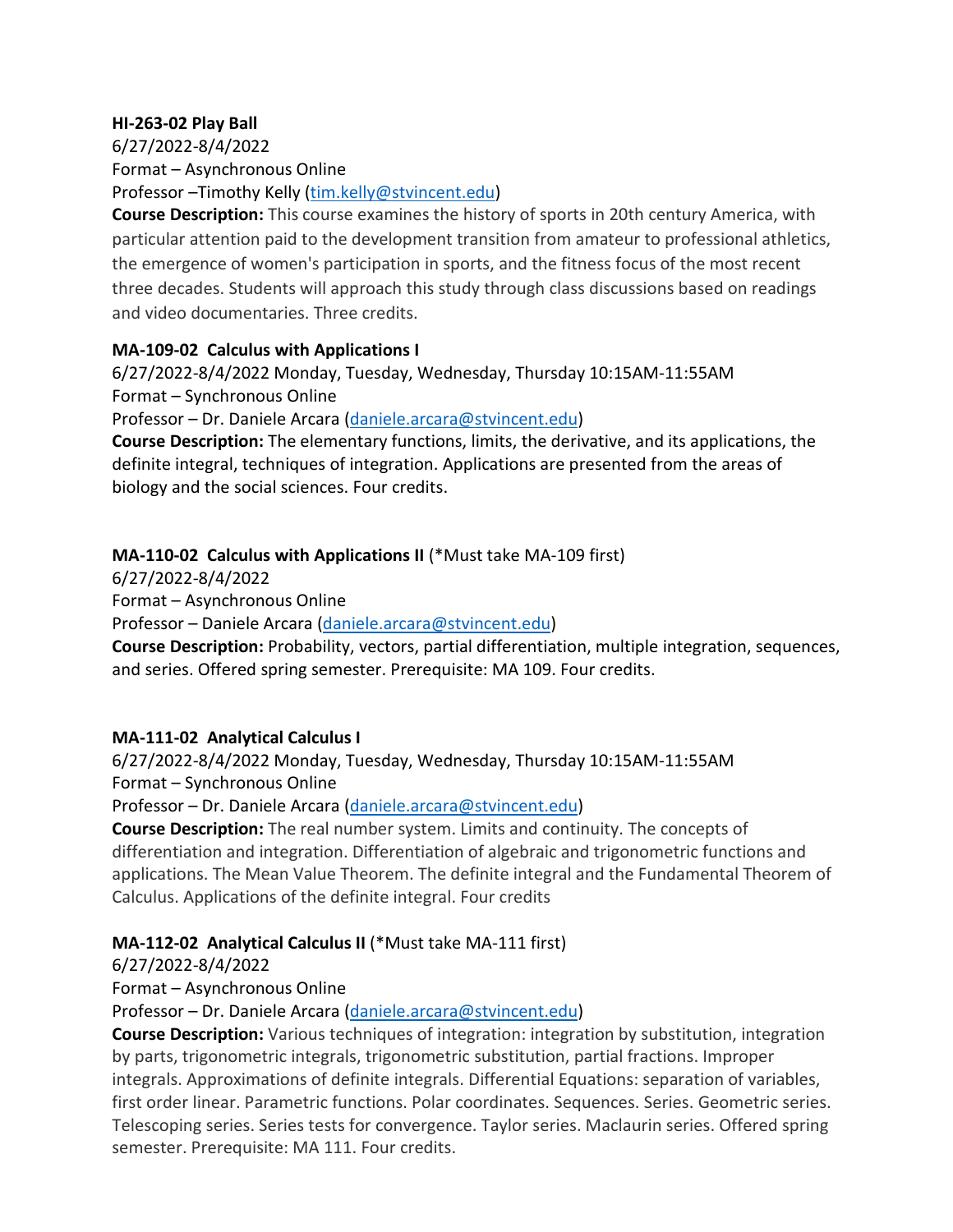### **NSCI-250-01 Science of Abandoned Mine Drainage**

6/27/2022-8/4/2022

Format – Asynchronous Online

Professor – Beth Bollinger [\(beth.bollinger@stvincent.edu\)](mailto:beth.bollinger@stvincent.edu)

**Course Description:** In this integrated lecture-laboratory course, we will explore the science of coal mining and its aftermath: mine drainage. The course will use field trips (museums, mines, streams, treatment sites), video, class discussions, computer models, Internet explorations, and recent publications to understand coal mine drainage. We will see firsthand how new technologies have been developed to treat mine drainage. Lab explorations will include computer modeling, stream sampling, experiments on formation of mine drainage, its impacts on streams, and the efficiency of treatment methods. A final group project will examine a mine drainage site and develop a plan for remediation. Through the study of abandoned mine drainage we will examine the interrelationships in nature and see that by working together we can make a difference in our environment. Formerly ES 111. Offered fall semester. Four credits.

# **PH-110-01 College Physics II** (\*Must take PH-109 first)

6/27/2022-8/4/2022

Format – Asynchronous Online

Professor – Dr. David Grumbine [\(david.grumbine@stvincent.edu\)](mailto:david.grumbine@stvincent.edu)

**Course Description:** A continuation of PH-109. Electricity, Magnetism, Optics, and Wave Motion are introduced and treated with methods of algebra and calculus. Problem solving with algebra is emphasized. Satisfies one core curriculum science requirement when taken in conjunction with PH-114 Physics II Laboratory. Prerequisite: PH-109. Offered spring semester. Three credits.

# **PH-112-01 General Physics II** (\*Must take PH-111 first)

6/27/2022-8/4/2022

Format – Asynchronous Online

Professor – Dr. David Grumbine [\(david.grumbine@stvincent.edu\)](mailto:david.grumbine@stvincent.edu)

**Course Description:** A continuation of PH 111. Electrostatics, including Coulomb's Law, electric field, and electric potential; current and DC circuits, magnetism, magnetic induction, and optics are covered. Prerequisite: PH 111. Offered spring semester. Three credits.

# **PH-114-01 Physics II Lab**

6/27/2022-8/4/2022

Format – Asynchronous Online

Professor – Dr. David Grumbine [\(david.grumbine@stvincent.edu\)](mailto:david.grumbine@stvincent.edu)

**Course Description:** Laboratory to accompany PH-110 and PH-112. Laboratory experiments include applications to optics, electricity, magnetism, and wave mechanics. Emphasis is placed on learning to take notes in laboratory setting. Offered every semester. One credit.